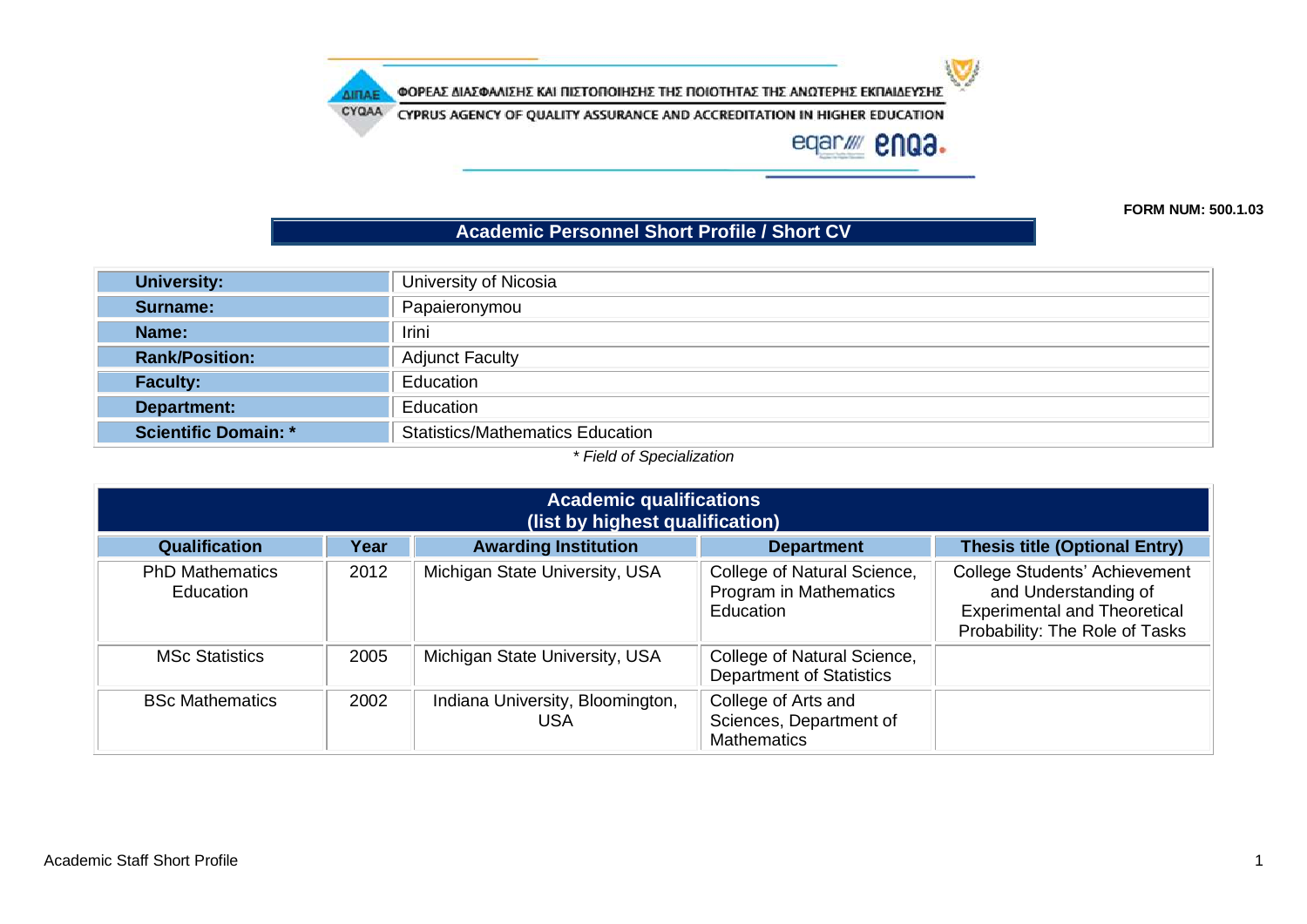ΦΟΡΕΑΣ ΔΙΑΣΦΑΛΙΣΗΣ ΚΑΙ ΠΙΣΤΟΠΟΙΗΣΗΣ ΤΗΣ ΠΟΙΟΤΗΤΑΣ ΤΗΣ ΑΝΩΤΕΡΗΣ ΕΚΠΑΙΔΕΥΣΗΣ

CYQAA CYPRUS AGENCY OF QUALITY ASSURANCE AND ACCREDITATION IN HIGHER EDUCATION

**AITIAE** 



 $\mathbf{U}$ 

| Employment history in Academic Institutions/Research Centers – List by the three (3) most recent |        |                                  |                 |                                                   |  |
|--------------------------------------------------------------------------------------------------|--------|----------------------------------|-----------------|---------------------------------------------------|--|
| <b>Period of employment</b>                                                                      |        |                                  |                 |                                                   |  |
| <b>From</b>                                                                                      | Τo     | <b>Employer</b>                  | <b>Location</b> | <b>Position</b>                                   |  |
| 10/2013                                                                                          | Today  | University of Nicosia            | Cyprus          | <b>Adjunct Faculty</b>                            |  |
| 10/2008                                                                                          | 5/2011 | PA College Larnaca               | Cyprus          | Lecturer                                          |  |
| 8/2002                                                                                           | 5/2008 | <b>Michigan State University</b> | <b>USA</b>      | Teaching Assistant &<br><b>Research Assistant</b> |  |

| Key refereed journal papers, monographs, books, conference publications etc. List the five (5) more recent and<br>other five (5) selected - (max total 10) |      |                                                                                                                            |                      |                                                                                                    |                           |              |
|------------------------------------------------------------------------------------------------------------------------------------------------------------|------|----------------------------------------------------------------------------------------------------------------------------|----------------------|----------------------------------------------------------------------------------------------------|---------------------------|--------------|
| <b>Ref. Number</b>                                                                                                                                         | Year | <b>Title</b>                                                                                                               | <b>Other authors</b> | Journal and<br><b>Publisher /</b><br><b>Conference</b>                                             | Vol.                      | <b>Pages</b> |
|                                                                                                                                                            | 2016 | Teaching college probability<br>for higher achievement                                                                     |                      | 10 <sup>th</sup> Annual<br>International<br>Conference on<br>Statistics. Athens,<br>Greece: ATINER | Conference<br>Proceedings | 12           |
| $\overline{2}$                                                                                                                                             | 2012 | College students'<br>achievement and<br>understanding of experimental<br>and theoretical probability:<br>The role of tasks |                      | <b>Doctoral Dissertation</b>                                                                       |                           | 328          |
| 3                                                                                                                                                          | 2010 | Implications of educational                                                                                                |                      | 8 <sup>th</sup> International                                                                      | In $C$ .                  | 4            |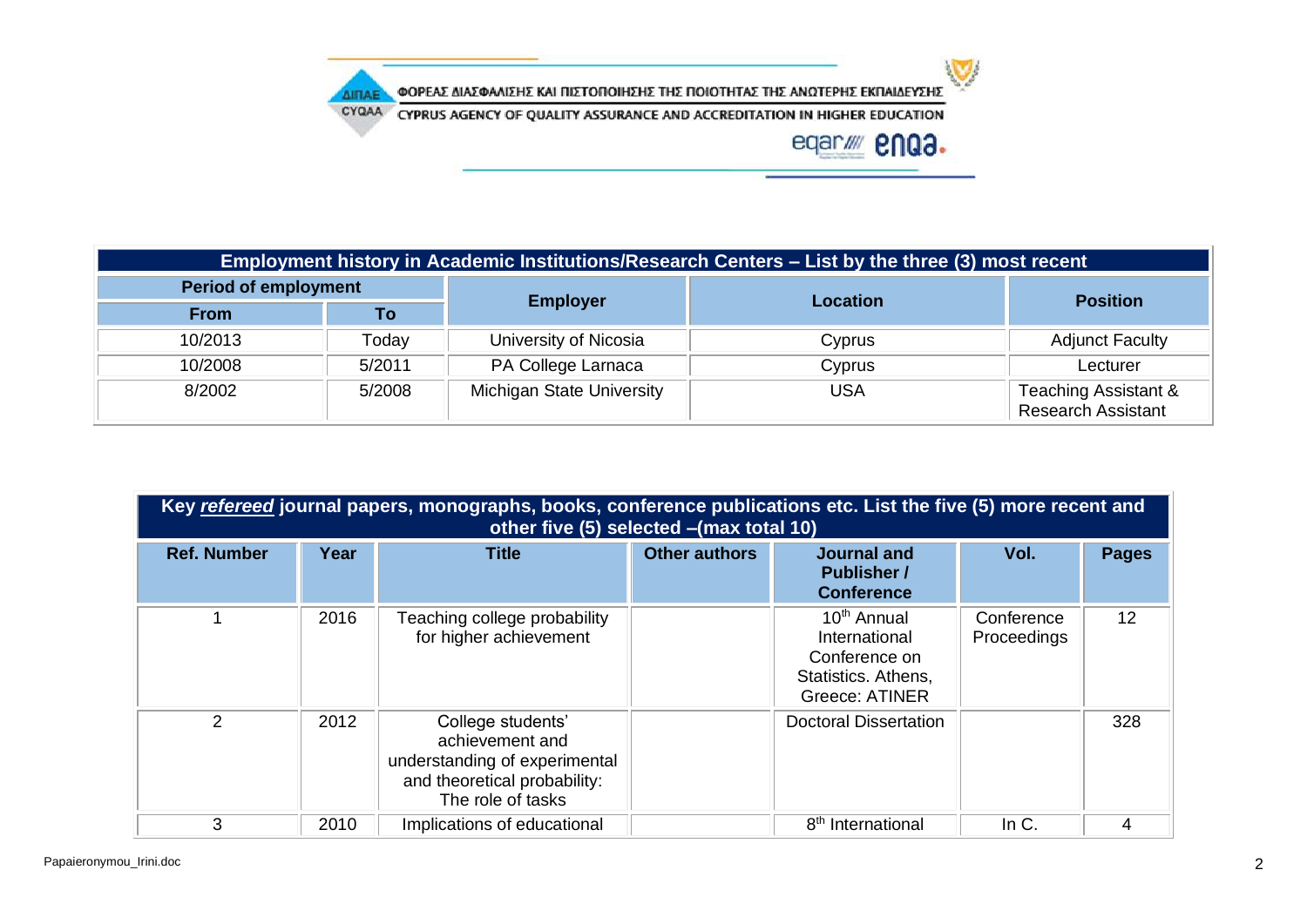

ΦΟΡΕΑΣ ΔΙΑΣΦΑΛΙΣΗΣ ΚΑΙ ΠΙΣΤΟΠΟΙΗΣΗΣ ΤΗΣ ΠΟΙΟΤΗΤΑΣ ΤΗΣ ΑΝΩΤΕΡΗΣ ΕΚΠΑΙΔΕΥΣΗΣ

CYQAA CYPRUS AGENCY OF QUALITY ASSURANCE AND ACCREDITATION IN HIGHER EDUCATION

**AITIAE** 

## eqar/ enua.

|   |      | reform in Cyprus on the<br>teaching of probability and<br>statistics at the secondary<br>school level | Conference of<br><b>Teaching Statistics</b><br>(ICOTS 8)                                                                                   | Reading<br>(Ed.), Data<br>and context<br>in statistics<br>educated:<br>Towards an<br>evidence-<br>based<br>society |    |
|---|------|-------------------------------------------------------------------------------------------------------|--------------------------------------------------------------------------------------------------------------------------------------------|--------------------------------------------------------------------------------------------------------------------|----|
| 4 | 2009 | Secondary mathematics<br>teachers' knowledge of<br>probability: Recommendations<br>versus research    | 3 <sup>rd</sup> International<br>Conference on<br>Mathematics and<br><b>Statistics. ATINER</b>                                             | Conference<br>proceedings                                                                                          | 10 |
| 5 | 2009 | Recommended knowledge of<br>probability for secondary<br>mathematics teachers                         | 6 <sup>th</sup> biennial<br>Conference of the<br>European Society of<br>Research in<br><b>Mathematics</b><br><b>Education (CERME</b><br>6) | Conference<br>Proceedings                                                                                          | 10 |

| Research Projects. List the five (5) more recent and other five (5) selected<br>(max total 10) |             |                                                                   |                                   |                                                                      |  |
|------------------------------------------------------------------------------------------------|-------------|-------------------------------------------------------------------|-----------------------------------|----------------------------------------------------------------------|--|
| Ref.<br><b>Number</b>                                                                          | <b>Date</b> | <b>Title</b>                                                      | <b>Funded by</b>                  | <b>Project Role*</b>                                                 |  |
|                                                                                                | 2013-2019   | FirstMath: The First Five Years of<br><b>Teaching Mathematics</b> | <b>NSF-USA</b>                    | Research Collaborator for<br>Cyprus (with Dr Elena<br>Papanastasiou) |  |
| $\mathcal{D}$                                                                                  | 2006-2010   | TEDS-M: Teacher Education and<br>Development Study in Mathematics | IEA/ACER/Michigan<br><b>State</b> | <b>Assistant Researcher</b>                                          |  |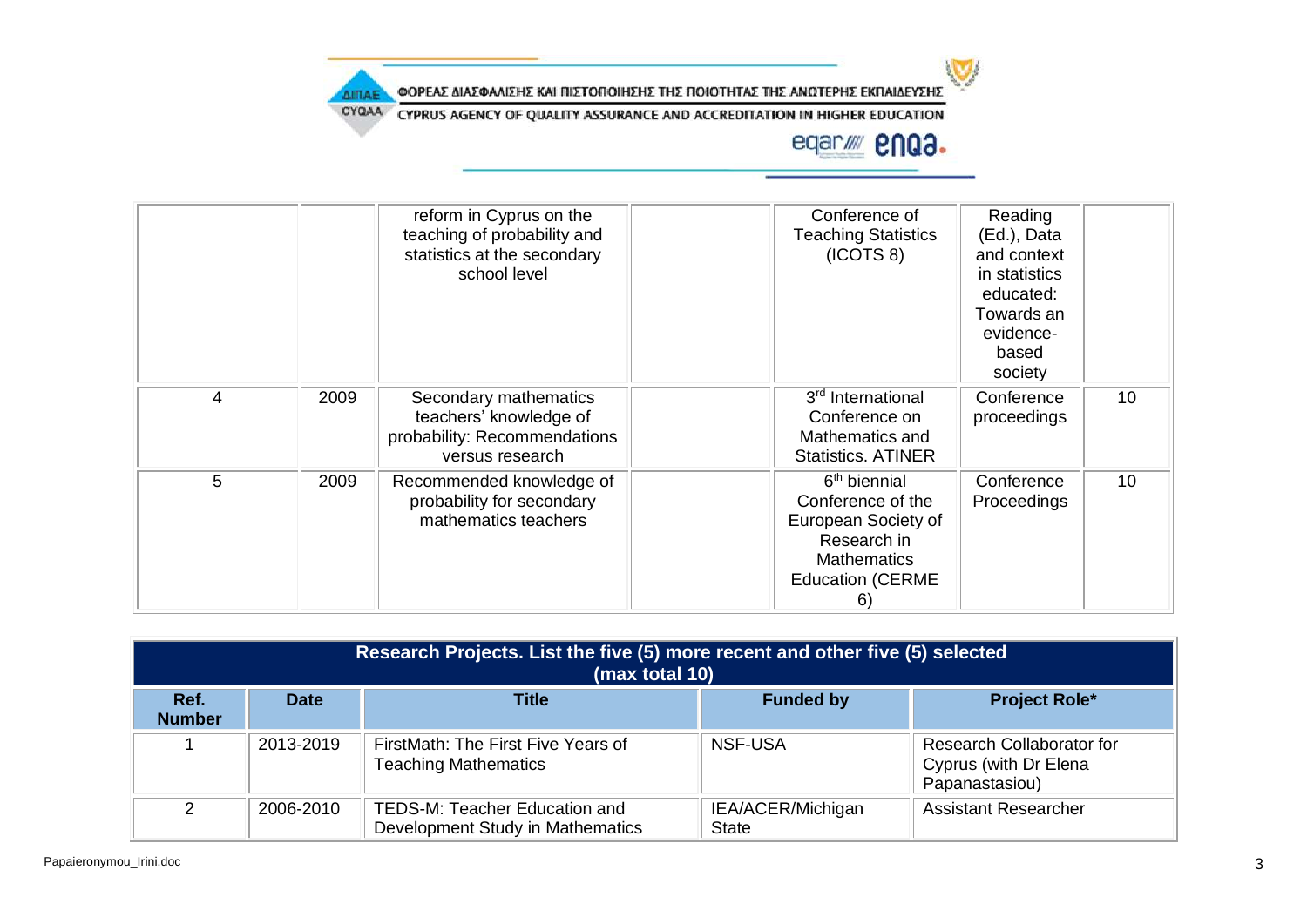

CYQAA CYPRUS AGENCY OF QUALITY ASSURANCE AND ACCREDITATION IN HIGHER EDUCATION

## eqar/ enga.

 $\sum$ 

|           |                                        | University/Participating<br>Countries |                      |
|-----------|----------------------------------------|---------------------------------------|----------------------|
| 2004-2005 | KAT: Knowledge of Algebra for Teaching | NSF-USA                               | Assistant Researcher |

*\*Project Role: i.e. Scientific/Project Coordinator, Research Team Member, Researcher, Assistant Researcher, other*

| Academic Consulting Services and/or Participation in Councils / Boards/ Editorial Committees.<br>List the five (5) more recent (Optional Entry) |               |                                                                           |                                            |                       |
|-------------------------------------------------------------------------------------------------------------------------------------------------|---------------|---------------------------------------------------------------------------|--------------------------------------------|-----------------------|
| <b>Ref. Number</b>                                                                                                                              | <b>Period</b> | <b>Organization</b>                                                       | <b>Title of Position or Service</b>        | <b>Key Activities</b> |
|                                                                                                                                                 | 2008-2011     | <b>PA College</b><br>Larnaca                                              | <b>Student Mentor</b>                      |                       |
| $\mathcal{P}$                                                                                                                                   | 2009-2011     | <b>PA College</b><br>Larnaca                                              | <b>Student Thesis Co-director</b>          |                       |
| 3                                                                                                                                               | 2007/2009     | European<br>Society for<br>Research in<br><b>Mathematics</b><br>Education | <b>Reviewer of Conference</b><br>Proposals |                       |
| 4                                                                                                                                               | 2007          | PME-NA                                                                    | <b>Reviewer of Conference</b><br>Proposals |                       |